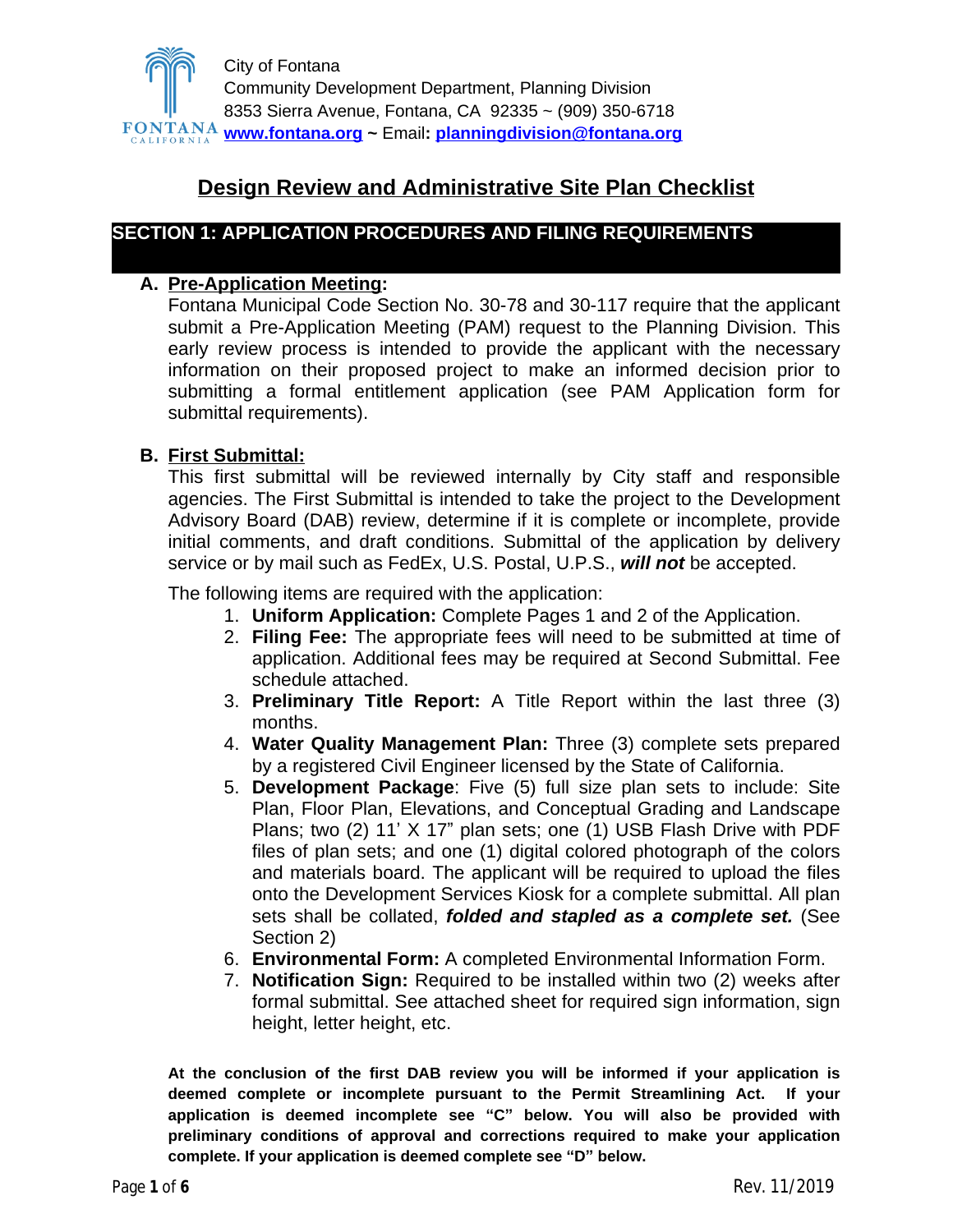### **C. Second Submittal:**

The required items listed below shall incorporate all the comments from the first DAB review

- 1. **Revised plan sets:** Quantity to be determined by Project Planner.
- 2. **Colored plan sets:** Set to include a detailed site plan, conceptual landscape plan, illustrative building elevations that show relation to landscaping and berming and what the building will look like once it is constructed on site and any necessary cross-sections. The set of colored plans should be rolled and not mounted on boards.
- 3. **Fees:** The applicant shall be required to pay any applicable Fish and Game (environmental filing) fees. The Project Planner will confirm which additional fees apply to this project.
- 4. **Public Hearing Information:** Submit the items listed below.
	- A list of all property owners within the project's required mailing radius of 660 ft. The mailing list information shall be obtained from the latest San Bernardino County Equalized Assessment Rolls. Planning Division shall not accept an ownership list which bears a date MORE THAN 90 DAYS PRIOR to the date of the FIRST PUBLIC HEARING OR ADMINISTRATIVE APPROVAL.
	- 1" x 2 $\frac{3}{4}$ " Self-adhesive, typed address labels (two sets) listing the name, address and assessor's parcel number of all property owners within the project's mailing radius
	- A radius map clearly drawn in red ink on the Assessor's Parcel maps showing the subject site and all properties within 660 ft. of the exterior boundaries of the project site. The Assessor's pages shall be merged together on an 8  $\frac{1}{2}$ " x 11" format.
	- One labeled business size envelope (Size 10; 4  $\frac{1}{8}$ " x 9  $\frac{1}{2}$ ") prepared for mailing for each name on the mailing list with the City's return address as shown below. (Must be First Class® postage **Forever Stamps**, they are non-denominational, which means that they can be used to mail First Class letters no matter what the postal rate).



5. **Notification Sign:** Submit a colored photograph of the 4' x 8' notification sign posted on the site.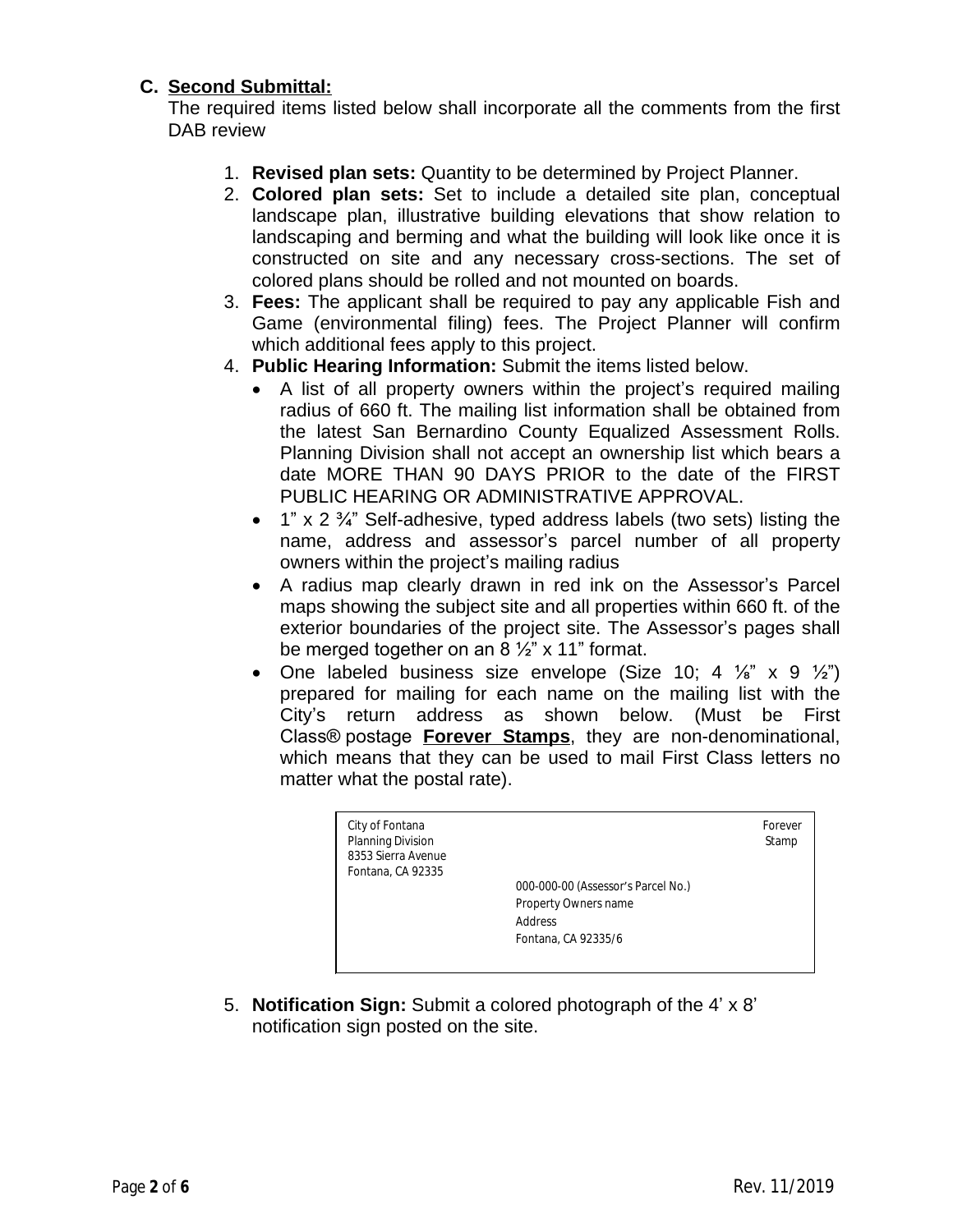# **D. Submittal for Final Action:**

After completing required reviews, and prior to scheduling for Planning Commission review or Director's Action, the following required items must be submitted:

# **I. Submittal for Planning Commission (Design Review):**

- 1. Ten (10) full size plan sets including: Site Plan, Floor Plan, Elevations, and Conceptual Grading and Landscape incorporating all necessary revisions, changes, etc.
- 2. A revised full size set of colored plans.
- 3. Provide a 3D colored rendering of the completed building in relation to berming, landscape, parking lot, etc. The main image should be looking at the building from the public right-of-way.
- 4. A revised digital colored photograph of the colors and materials board.
- 5. Ten (10) bound colored plan sets of 11" X 17" folded to 8-1/2" x 11" of the complete development package as mentioned in Section 1 above; or,
- **II. Submittal for Community Development Director (Administrative Site Plan):**
	- 1. Three (3) full size plan sets and three (3) 11" X 17" colored plan sets including: Site Plan, Floor Plan, Elevations, and Conceptual Grading and Landscape incorporating all necessary revisions, changes, etc.
	- 2. A revised digital colored photograph of the colors and materials board.

#### **SECTION 2: PLAN PREPARATION GUIDELINES** *Plans not conforming to these guidelines will not be accepted for processing*

- 1. All full size plans shall be drawn on uniform sheets of 24" x 36" or 30" x 42".
- 2. All site and landscaped plans shall be drawn to an engineering scale of  $1" = 20'$ ,  $1" = 30'$ ,  $1" = 40'$ , or  $1" = 50'$ , with the scale clearly labeled (Grading plan scale shall not exceed 1"=40').
- 3. All elevations shall be drawn to an architectural scale no smaller than  $1/4$ "=1' (a scale of  $1/8$ " =1' may be used for larger commercial or industrial buildings as determined by the Planning Division).
- 4. All submitted plans shall be collated, **folded** and stapled as a complete set.
- 5. All plans shall be clear, legible and accurately scaled.
- 6. All plans shall be clearly labeled with the title of each sheet, type of application and case number(s) (i.e. MCN17-001, DRP17-002, TTM17- 003).
- 7. All site plans shall contain a north arrow, vicinity map and a legend identifying any symbols.
- 8. A one-sheet index map shall be provided when a plan cannot contain the entire project on one sheet.
- 9. Existing versus proposed improvements shall be clearly identified. Existing features/improvements shall be shown by solid lines. Future improvements should be shown by long dashes.

# **SECTION 3: CONTENTS OF DEVELOPMENT PACKAGE**

*The items listed below are considered a minimum. Additional information may be necessary for clarification during the review process.*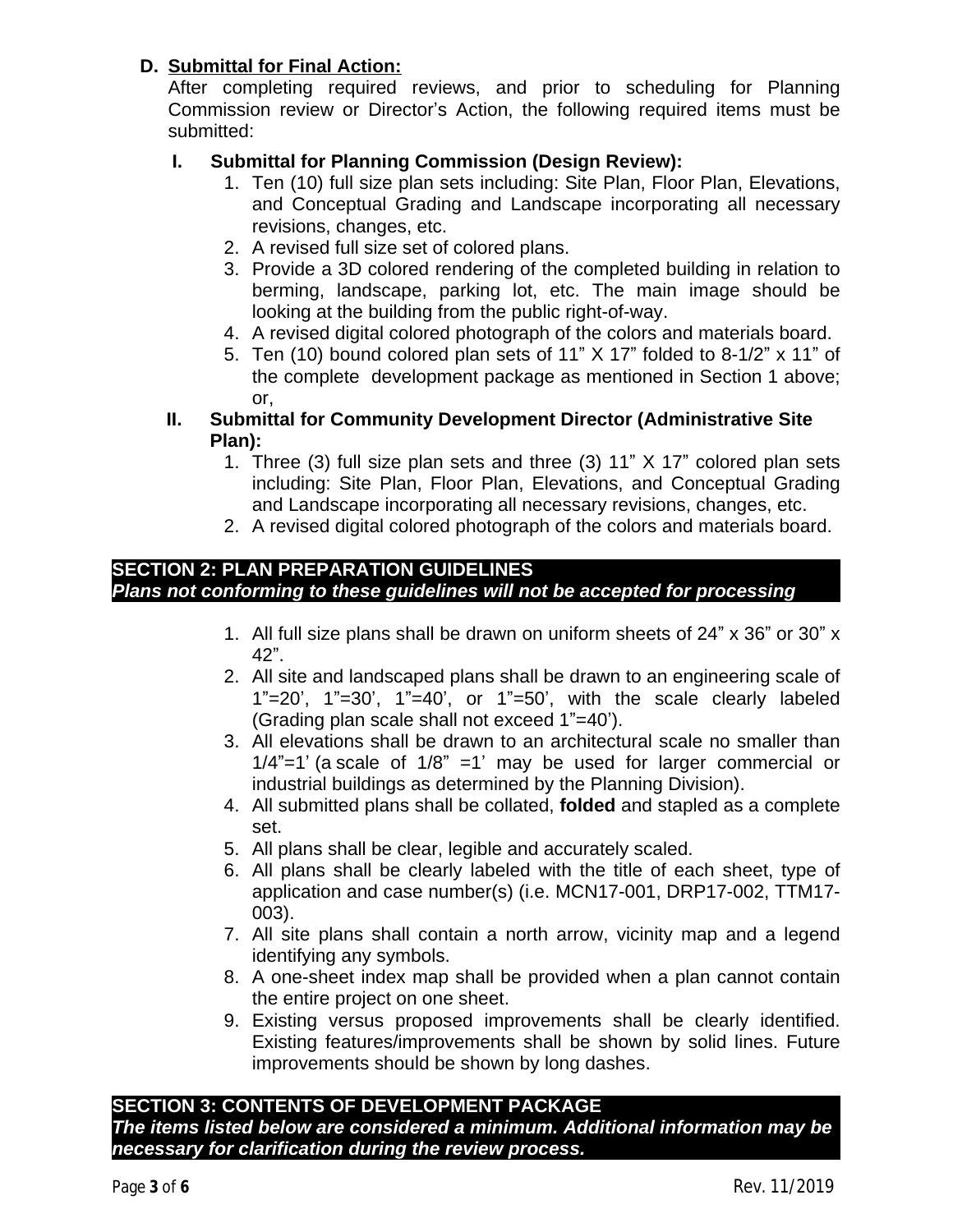# **A. Subdivision Map:**

If previously approved, a copy of the approved, stamped, and signed Tentative Tract Map or Tentative Parcel Map shall be submitted.

# **B. Detailed Site Plan: (show all of the following)**

- 1. Name, address of the property owner, phone number of the applicant and the author of the plan
- 2. Address/location of the property
- 3. Legal description of the property
- 4. Assessor Parcel Number(s)
- 5. Adjacent streets and alleys by name
- 6. The location and dimension of all existing and proposed parking areas
- 7. Any legal easements that cross the property or other pertinent legal features
- 8. Property lines and dimensions
- 9. Location, size, and shape of any structures existing on the site
- 10.Location, size, and shape of any proposed structures on the site (include all porches, chimneys, bay windows, roof overhangs, decks, etc.)
- 11.Location, size, and shape of any paved areas
- 12.Location of doors and entrances
- 13.Location of improvements within 100 feet of the site boundaries
- 14.A statistical inventory of the project
- 15.Commercial or industrial projects square footages and percentages of the project area for landscaping, paved areas, coverage by the building(s), floor area ratio, etc.
- 16.Parking summary for commercial or industrial projects with number of required spaces, existing spaces, and proposed spaces
- 17.Location of trash enclosure area(s) and exterior lighting
- 18.All building setbacks from all property lines
- 19.Street dedications and improvements
- 20.Vehicular and pedestrian access routes and all points of ingress and egress
- 21.Existing or proposed medians within 100 ft. of site
- 22.All existing and proposed street striping
- 23.All existing driveways on the opposite side of any street abutting the proposed project
- 24.Truck turning templates at driveways on site and the tracking of front and rear tires for the appropriate size truck for use or standard fire truck, (whichever is larger). Indicate design vehicle used for template
- 25.All existing and proposed utilities (i.e. boxes, backflow preventer, etc.) and fire hydrants
- 26.Line-of-sight at all driveways and/or intersections
- 27.Street light locations per City Standard
- 28.Onsite ingress stacking distance for appropriate proposed use
- 29.All proposed gate locations onsite
- 30.Separate employee and customer parking from all loading areas when appropriate

# **C. Conceptual Grading Plan: (show all of the following)**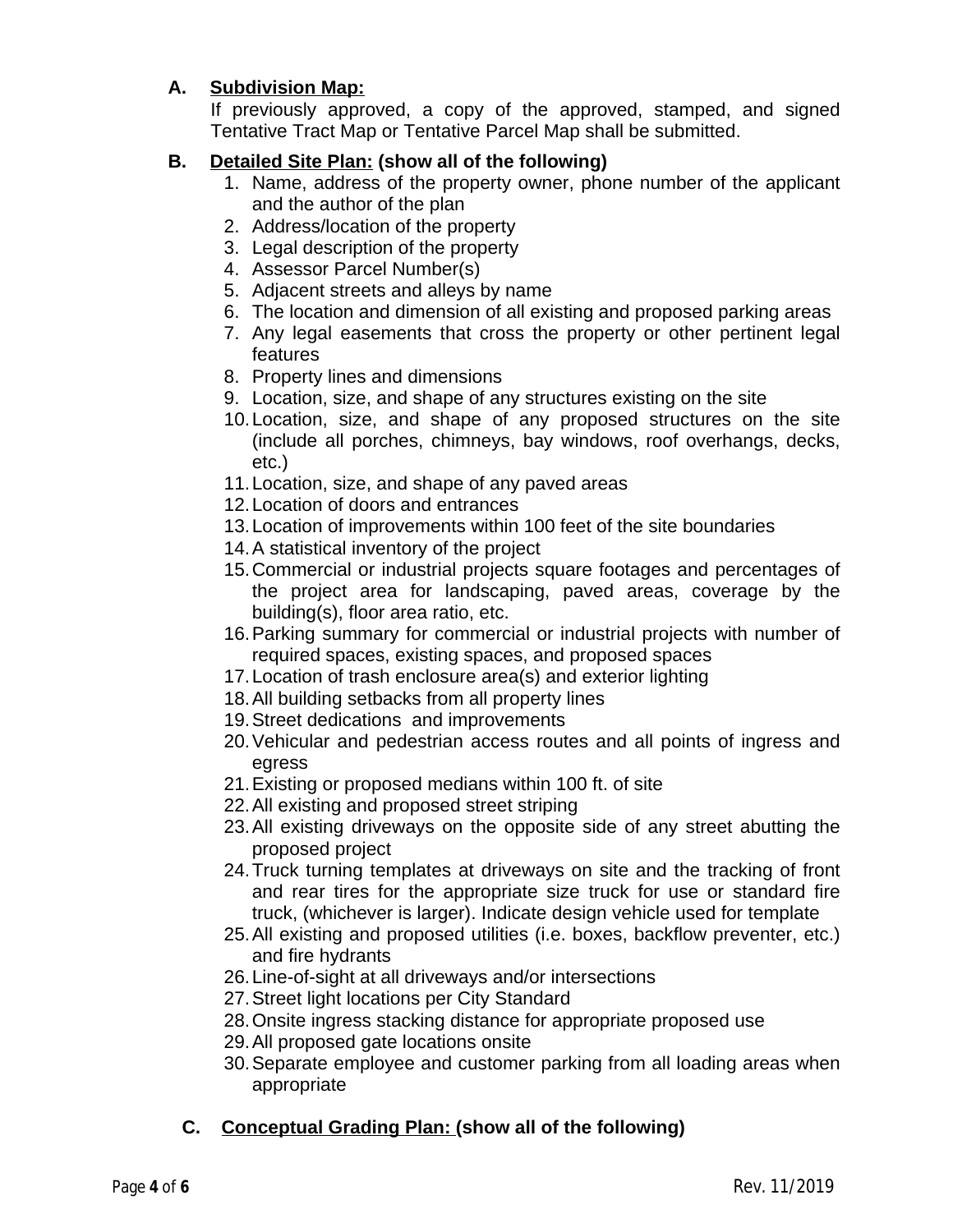- 1. Proposed grading structures, curbs, walls (height), gutters, pavement, drainage structures, swales, mounding, slopes, open space, and trails. The plan shall include: distances, spot elevations, gradients, contours, details, cross-sections, flow arrows, etc.
- 2. Existing grading same as for proposed grading, except shall be screened as a background for the proposed grading information
- 3. Structures footprints, pad and floor elevations, retaining walls, etc.
- 4. Cross-sections at all site boundaries. These shall be drawn to both an engineering horizontal and vertical scale showing existing and proposed grading, cut versus fill conditions, wall heights (including retaining walls), and elevation differences (maximum and minimum conditions) between off-site structures and those on-site. Sections shall extend through building pads and/or streets. Sections shall be drawn where the adjacent property is affected to the greatest extent
- 5. Easements, property lines, right-of-way
- 6. Natural areas to be preserved (undisturbed no grading)
- 7. Parkway culverts where drainage is directed to streets, except for single-family residences
- 8. Retaining walls top and footing elevations
- 9. Streets existing and proposed cross-sections, improvements, right-of-way, etc. Show centerline radii and gradient
- 10.Existing and proposed sewer lines or septic system
- 11.Line of sight (see separate handout available from the Engineering Department).
- 12.The Civil Engineer's California registration seal with original signature

### **D. Conceptual Landscape Plan: (show all of the following)**

- 1. All proposed and existing structures and improvements as shown on the detailed site plan; however, all dimensions shall be excluded
- 2. Conceptual location of plants and a planting legend which identifies trees, shrubs, and ground cover areas or other softscape elements.
- 3. A statistical inventory of the plant size, species, and quantity
- 4. Provide total landscape percentage for entire site and parking area
- 5. Plazas, sidewalks, or other hardscape elements
- 6. Walls or fences and materials used
- 7. Location and design of community amenities, if applicable
- 8. Primary and secondary project entry points and their treatment, if applicable
- 9. Private/public sidewalks and greenbelts
- 10.Infiltration/detention basins shall not be located in the required front yard landscape setback